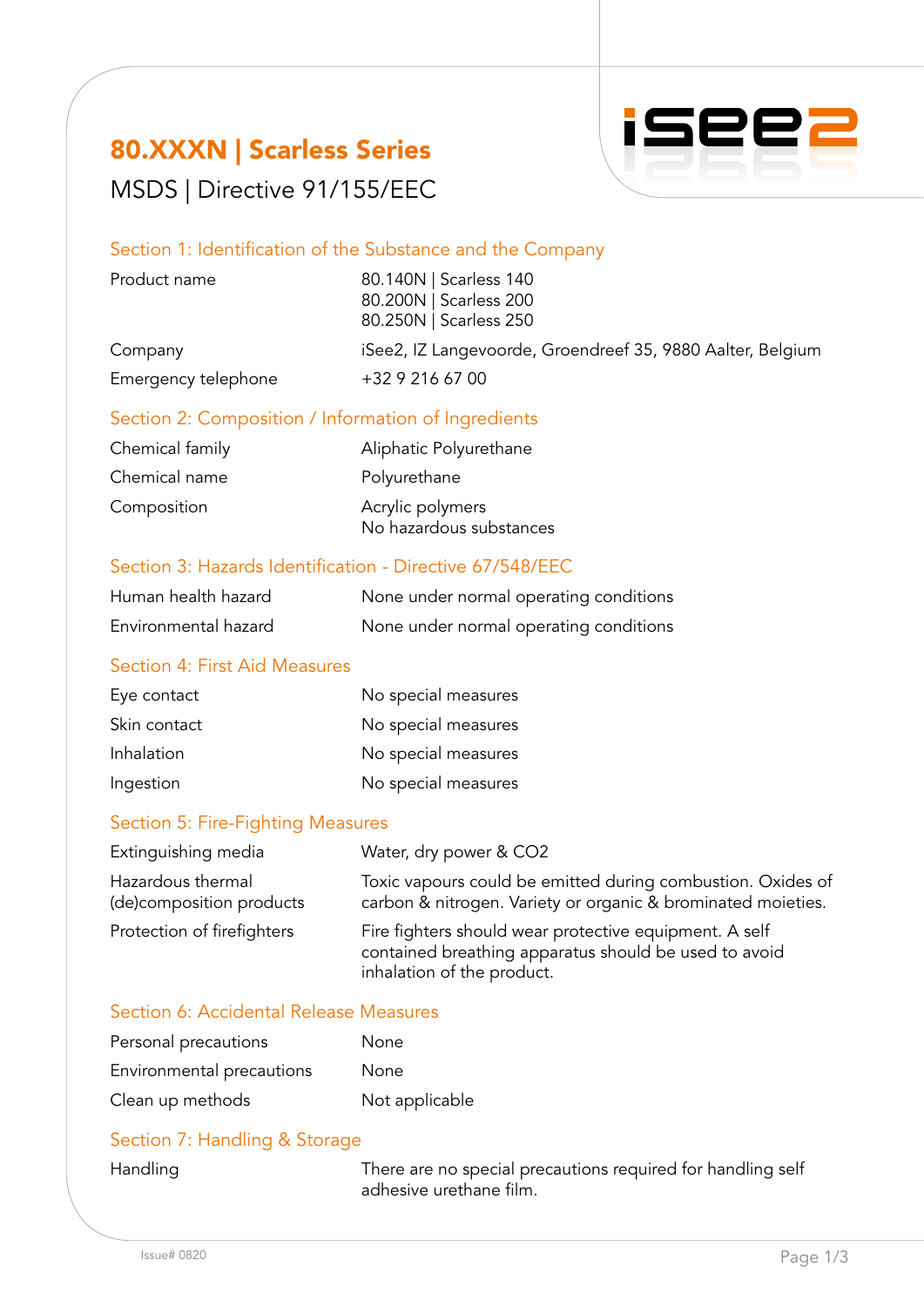# 80.XXXN | Scarless Series



MSDS | Directive 91/155/EEC

| Storage                                            | Store in dry conditions within a temperature of 10-30°C    |  |
|----------------------------------------------------|------------------------------------------------------------|--|
| Section 8: Exposure Controls / Personal Protection |                                                            |  |
| <b>Exposure Control Limits</b>                     | None                                                       |  |
| Special protective measures                        | None                                                       |  |
| Section 9: Physical and Chemical Properties        |                                                            |  |
| Physical state                                     | Sheet material, clear white                                |  |
| Odour                                              | None                                                       |  |
| Specific gravity                                   | Between 1.0 and 1.2. (Water = $1.0$ )                      |  |
| Decomposition temperature                          | Begins at 120°C. Above 200°C decomposition occurs rapidly. |  |
| Flammability                                       | Flash point - not applicable                               |  |
|                                                    | Flammable explosive points - not applicable                |  |

### Section 10: Stability & Reactivity

| Stability             | This product is stable |
|-----------------------|------------------------|
| Thermal decomposition | Begins at 120°C        |
| Conditions to avoid   | Excessive heat         |
| Materials to avoid    | None                   |

### Section 11: Toxicological Information

Toxic ingredients Materials used in the manufacture of polyurethane film do not constitute a hazard when incorporated into the product. Polyurethane film should not however be used for wrapping foods or used in child's playthings unless specifically formulated for this purpose. This product is stable.

### Section 12: Ecological Information

| Environmental effects                  | Not applicable                                                    |  |
|----------------------------------------|-------------------------------------------------------------------|--|
| Section 13: Disposal Considerations    |                                                                   |  |
| Disposal considerations                | Disposal should be conducted to all national & local regulations. |  |
| Section 14: Transport Information      |                                                                   |  |
| International transport<br>regulations | No special precautions required                                   |  |
| <b>ADR</b>                             | None                                                              |  |

|                  | 1 NUTTU     |
|------------------|-------------|
| <b>UN Number</b> | <b>None</b> |